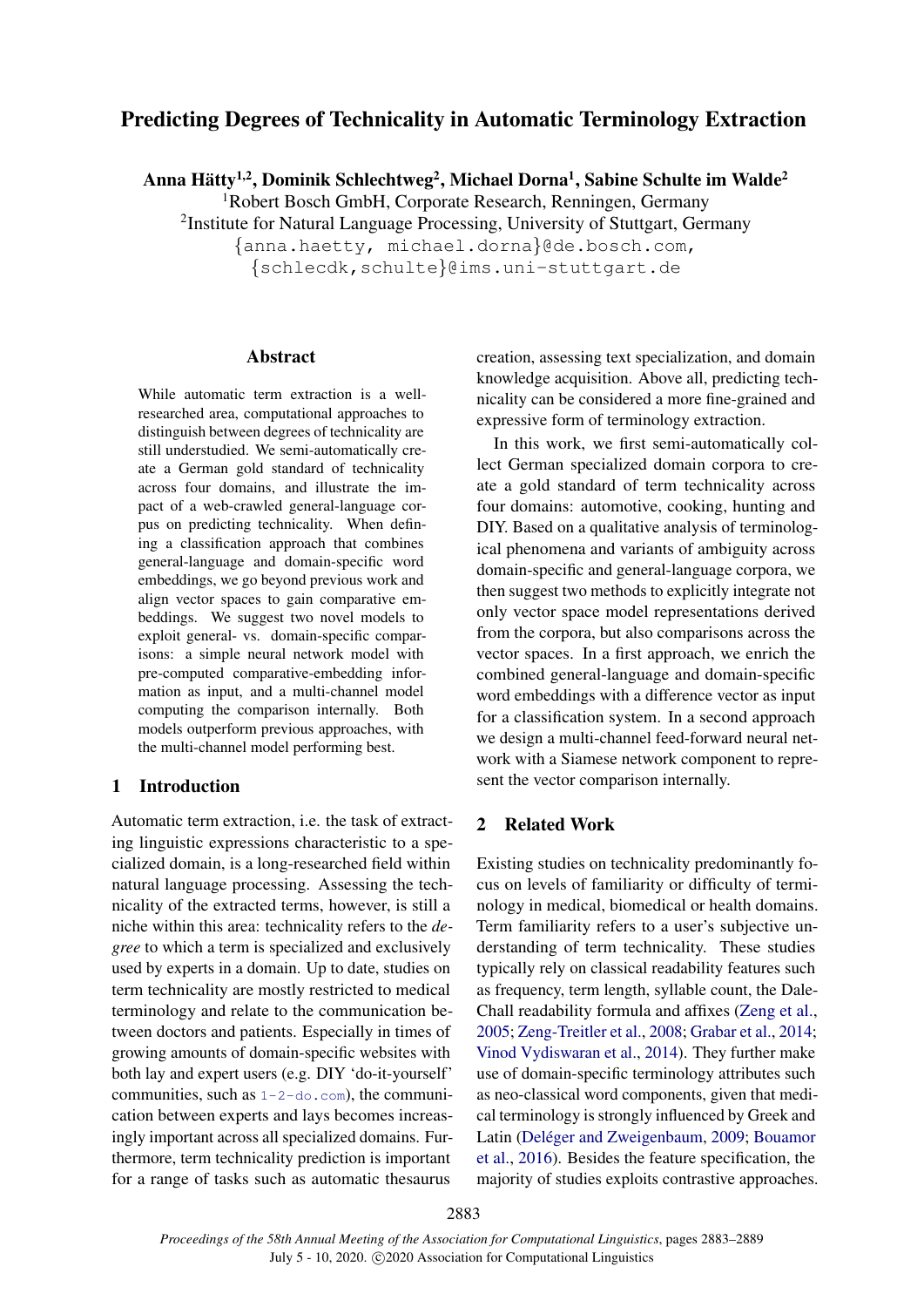Contrastive approaches compare a term's distribution in a domain and a reference corpus, for example a general-language corpus. Furthermore, for technicality prediction, often expert (medical) texts are compared against reference lay texts. Only a small number of studies relies on context-based approaches, e.g. [Zeng-Treitler et al.](#page-6-1) [\(2008\)](#page-6-1) use a contextual network; [Bouamor et al.](#page-5-2) [\(2016\)](#page-5-2) exploit language models; Pérez [\(2016\)](#page-6-3) compares collocation networks.

For standard term extraction, contrastive techniques represent one of the main strands of methodologies, by comparing a term candidate's frequencies in a domain-specific and a general-language corpus [\(Ahmad et al.,](#page-5-3) [1994;](#page-5-3) [Rayson and Garside,](#page-6-4) [2000;](#page-6-4) [Drouin,](#page-5-4) [2003;](#page-5-4) [Kit and Liu,](#page-5-5) [2008;](#page-5-5) [Bonin](#page-5-6) [et al.,](#page-5-6) [2010;](#page-5-6) [Kochetkova,](#page-5-7) [2015;](#page-5-7) [Lopes et al.,](#page-5-8) [2016;](#page-5-8) [Mykowiecka et al.,](#page-6-5) [2018,](#page-6-5) i.a.). Recent approaches use word embeddings trained separately on contrastive corpora; e.g. [Amjadian et al.](#page-5-9) [\(2016,](#page-5-9) [2018\)](#page-5-10) concatenate general and domain-specific word embeddings and use them as input for classifiers, such as a multilayer perceptron. Similarly, [Hazem and](#page-5-11) [Morin](#page-5-11) [\(2017\)](#page-5-11) and [Liu et al.](#page-5-12) [\(2018\)](#page-5-12) apply such a concatenation to represent a term in one language, as data enrichment pre-step for bilingual terminology extraction.

In sum, approaches using contrastive corpora are popular in both automatic term extraction and term technicality prediction studies. The few approaches that use word embeddings as basis for a contrastive approach separately train word embeddings on general-language and domain corpora. In our work, we extend these methodologies by aligning vector spaces in order to more adequately represent meaning variation across corpora.

# 3 Definition of Technicality

According to [Ha and Hyland](#page-5-13) [\(2017\)](#page-5-13), there is no consensus among researchers about what exactly defines technicality. They provide an overview of what characterizes technical vocabulary, and observe two main categories. On the one hand, technical terms often exhibit a narrow range of senses specific to the domain. They are only understood by a limited set of people, because they require domain knowledge. On the other hand, there are terms which are also frequently used in general language. These terms are ambiguous: they carry specialized meanings in a particular domain which are different to the general-language meanings.

<span id="page-1-1"></span>

| <b>Corpus sizes</b> | Preprocessed Lemma:POS |                 |
|---------------------|------------------------|-----------------|
| Cooking             | 4.3 M                  | 2.5 M           |
| Automotive          | 4.9 M                  | 2.3 M           |
| <b>DIY</b>          | 4.0 M                  | 2.1 M           |
| Hunting             | $0.7$ M                | $0.3 \text{ M}$ |
| SdeWaC              | 778 M                  | 326<br>M        |

Table 1: Sizes of corpora. "Preprocessed" refers to the lemmatized corpus without punctuation, "Lemma:POS" to the version reduced to content words.

As [Ha and Hyland](#page-5-13) [\(2017\)](#page-5-13), we see technicality as a continuum. In the course of this paper, we adopt a simplified handling and distinguish between three broad classes of technicality: technical terms, basic terms and non-terms.

## 4 Data and Gold Standard Creation

Data. We collect German texts for four domains: automotive, cooking, DIY and hunting. Besides including technical handbooks, we crawl topic-specific data from Wikipedia<sup>[1](#page-1-0)</sup> and similar resources such as cooking recipes from cooking homepages (e.g. <kochwiki.de>), and car repair and DIY instructions from <wikihow.de>. As general-language reference corpus, we use *SdeWaC* [\(Faaß and Eckart,](#page-5-14) [2013\)](#page-5-14), a cleaned version of the web-crawled corpus *deWaC* [\(Baroni et al.,](#page-5-15) [2009\)](#page-5-15). All corpora are lemmatized and POS-tagged with the *TreeTagger* [\(Schmid,](#page-6-6) [1995\)](#page-6-6), and reduced to content words (nouns, verbs and adjectives). We follow the preprocessing steps described in [Schlechtweg et al.](#page-6-7) [\(2019\)](#page-6-7) that led to the best results in that study. The corpus sizes are shown in Table [1.](#page-1-1)

Gold Standard. We select all words as term candidates with a minimum frequency of 10 in both the domain corpus and SdeWaC. The gold standard thus contains both simple and complex terms, the latter in the form of closed compounds. We did not extract multi-word terms other than closed compounds because we would have needed specific procedures to identify them (e.g. by chunking or by using association measures to identify valid collocations). Even more importantly, multi-word expressions are prone to variation (e.g. one could say 'wood drill' or 'drill for wood') and it is likely to not find all variants in the glossaries and other resources we use to create the gold standard.

<span id="page-1-0"></span><sup>&</sup>lt;sup>1</sup>When using Wikipedia, we relied on grouping categories such as the category 'automotive' ([https://de.wikipedia.org/wiki/Kategorie:](https://de.wikipedia.org/wiki/Kategorie:Kraftfahrzeugtechnik) [Kraftfahrzeugtechnik](https://de.wikipedia.org/wiki/Kategorie:Kraftfahrzeugtechnik)).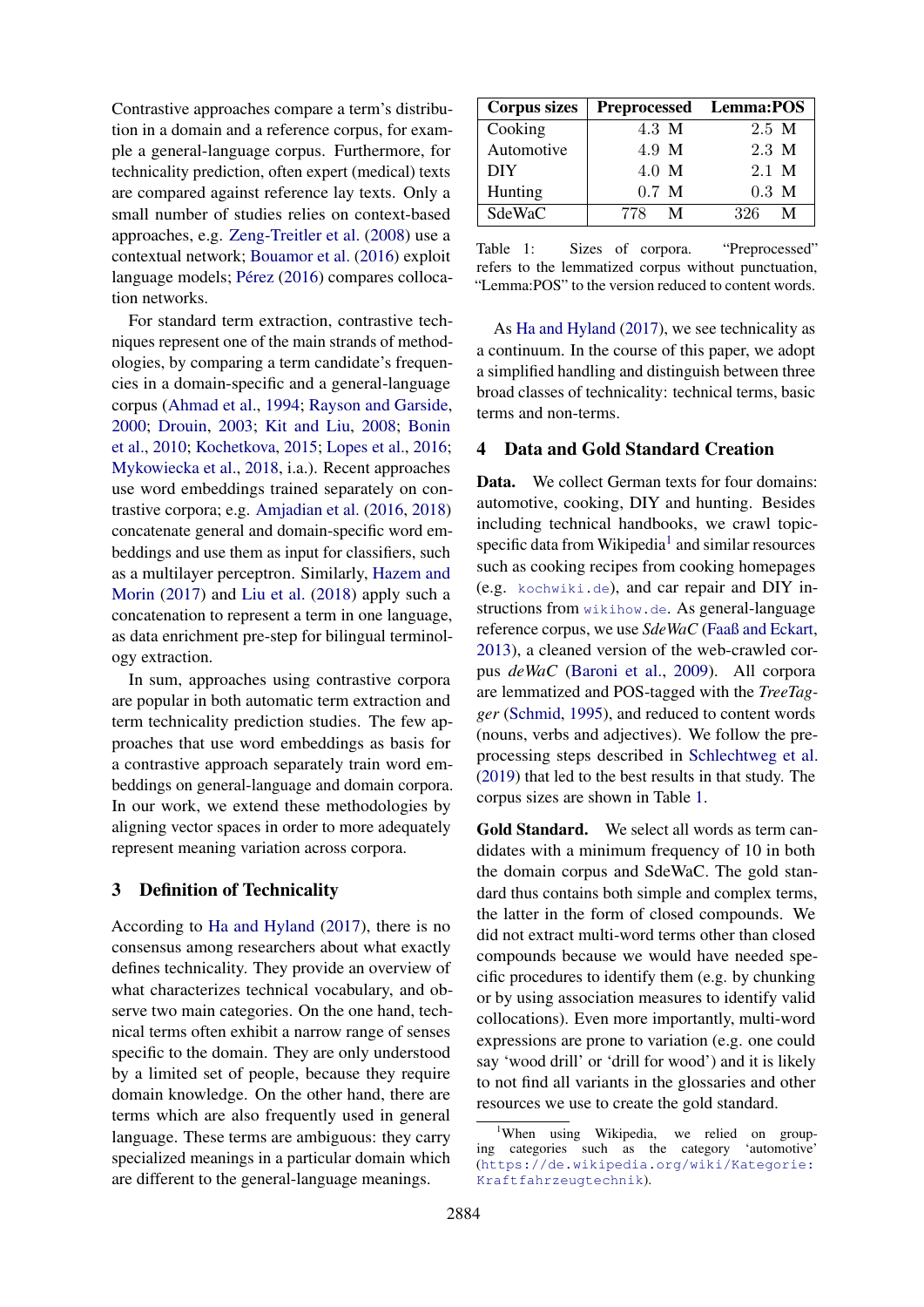Instead of relying on labour-intensive human annotations, we determine the technicality labels semi-automatically. First, we collect domainspecific glossaries for each domain, i.e. textual glosses and specialized terms with their meanings<sup>[2](#page-2-0)</sup>. These glossaries contain terms which require domain knowledge (especially if they are ambiguous) and thus need to be explained to a lay person, i.e. they contain technical terms. Secondly, we collect thematic basic vocabulary lists (from thematic base vocabulary books, thematic vocabulary training lists for foreign apprentices, etc.). These lists contain the basic terminology of a domain, with a low level of technicality. Finally, we collect indices and tables of contents of domain-specific handbooks, which include all kinds of terminological vocabulary<sup>[3](#page-2-1)</sup>. We label the data as follows:

- 1. technical term: a word is contained in a glossary, but not in a basic vocabulary list
- 2. basic term: a word is contained in a basic vocabulary list, but not in a glossary
- 3. non-term: all other words, which do not overlap more than 4 characters with any term in the glossaries, the basic vocabulary lists, the indices or the table of contents

The resulting sizes of the gold standards per domain are presented in Table [2.](#page-2-2) Overall, our semiautomatic labeling method leads to 1,690 technical terms, 1,525 terms and 10,956 non-terms, a total of 14,171 term candidates. To evaluate the quality of the gold standard, we randomly extract 30 words per domain and per system-assigned label (which leads to a total of  $30 \times 4 \times 3 = 360$ words in total). Together with three random context sentences, three annotators (including one of the authors) rated the labeling. We obtain an average Cohen's  $\kappa$  inter-annotator agreement of 0.50 and an average agreement with the gold standard of 0.47. This corresponds to "moderate" agreement, which we judge as sufficient for our gold standard, given that agreement in term annotation is considered a difficult task [\(Terryn et al.,](#page-6-8) [2019\)](#page-6-8).

<span id="page-2-2"></span>

|                    | Cook. | Hunt. | Auto. | DIY   |
|--------------------|-------|-------|-------|-------|
| Tech. Terms        | 384   | 250   | 706   | 350   |
| <b>Basic Terms</b> | 853   | 186   | 236   | 250   |
| Non-Terms          | 853   | 1,176 | 5,010 | 2.962 |
| Total              | 3.045 | 1.612 | 5.952 | 3,562 |

Table 2: Size of gold standard.

Qualitative Analysis We perform an in-depth analysis of our four domain corpora to identify the range of term phenomena and variants of ambiguity within and across general and domain-specific data, to motivate and apply an appropriate model.

The automotive domain contains many compounds (such as *Antriebsschlupfregelung* 'traction slip control') and English words (*Frontairbags*). In the cooking and DIY corpora we find many complex verbs (such as *entgraten* 'deburr' for DIY and *abbinden* 'thicken (a sauce)' for cooking). Ambiguous terminology is an outstanding characteristic of the hunting domain, which contains many ambiguous expressions completely unknown by lay people, such as *Licht* 'light' as term for the eyes of game. With all those variations, it seems likely that surface form features will not be useful in a prediction task. Furthermore, frequency-based features might not be useful due to the high amount of ambiguity.

Regarding levels of technicality, we find technical terms that seem to be rather unambiguous and have a very restricted usage, such as *blanchieren* 'blanch' for cooking, which often co-occurs with *Salzwasser* 'salted water' in the domain-specific context sentences. Surprisingly, we find very similar domain-specific contexts in the generallanguage corpus, where we would not expect them. Since the general-language corpus is web-crawled, it obviously contains a certain amount of domainspecific texts as well; especially if a highly technical term is not ambiguous, the general-language corpus contains only such contexts. Consequently, the general-language and domain-specific contexts are maximally similar in these cases. In contrast, we assume that the contexts will vary more strongly for basic terms, and for non-terms we do not expect to find domain-specific sentences in the generallanguage corpus at all.

The picture is different for ambiguous terminology, where sense distributions vary across corpora. For example, for the hunting term *Licht* 'light/eyes of game' we both find general and domain-specific meanings in the domain corpus; for the cooking term *Zauberstab* 'wand/hand blender' senses seem

<span id="page-2-0"></span><sup>&</sup>lt;sup>2</sup>Cf. the Merriam-Webster definition of glossaries: <https://www.merriam-webster.com>.

<span id="page-2-1"></span><sup>&</sup>lt;sup>3</sup>We use information from handbooks and manuals, as well as homepages. Sources from books include [Dietsche](#page-5-16) [et al.](#page-5-16) [\(2019\)](#page-5-16); [Schroder](#page-6-9) [\(2006\)](#page-6-9); [Blass and Friederich](#page-5-17) [\(1974\)](#page-5-17), sources from homepages include both professionally revised content (<bosch-do-it.de>) and user-created content (e.g. [https://de.wikibooks.org/wiki/Kochbuch/](https://de.wikibooks.org/wiki/Kochbuch/_Glossar) [\\_Glossar](https://de.wikibooks.org/wiki/Kochbuch/_Glossar), [https://de.wikipedia.org/wiki/](https://de.wikipedia.org/wiki/Liste_der_K%C3%BCchenfachw%C3%B6rter) [Liste\\_der\\_K%C3%BCchenfachw%C3%B6rter](https://de.wikipedia.org/wiki/Liste_der_K%C3%BCchenfachw%C3%B6rter)).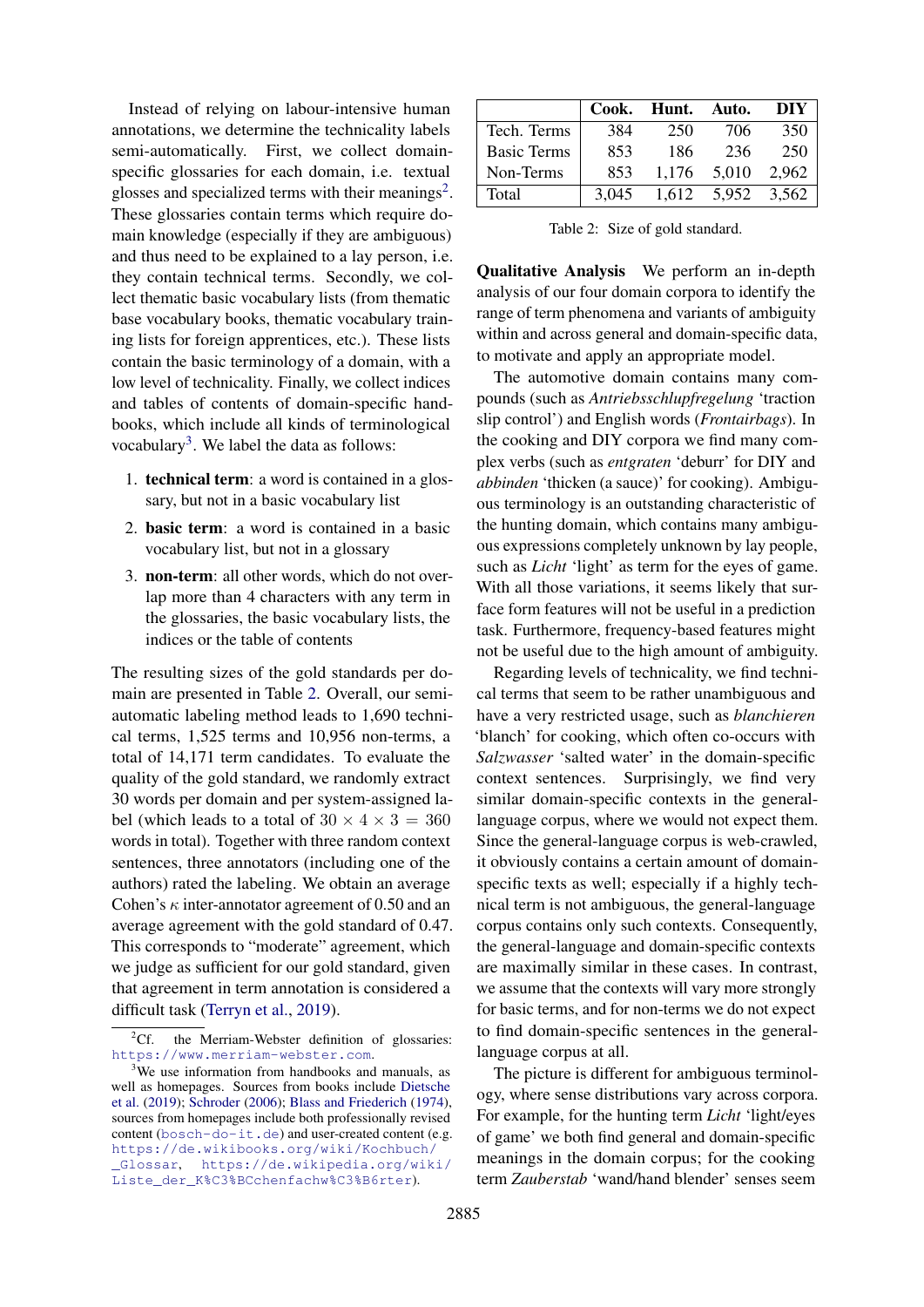to be largely disjunctive across the corpora. Example sentences for this phenomenon are given in Table [3](#page-4-0) for illustration.

Based on these observations, we suggest an approach by [Amjadian et al.](#page-5-9) [\(2016,](#page-5-9) [2018\)](#page-5-10) as basis to detect degrees of technicality, since both generallanguage and domain-specific word embeddings will encode termhood attributes. On top of that, we hypothesize that a comparison of the word vectors represents valuable information for a prediction system.

## 5 Models

Baselines As baseline, we use a decision tree classifier (DT) with three standard features commonly used for term familiarity prediction: frequency (corpus-size normalized), word length and character n-grams. Further, we implement the approach by [Amjadian et al.](#page-5-9) [\(2016,](#page-5-9) [2018\)](#page-5-10) using a Multilayer Perceptron (MLP) and the concatenation of general-language word embeddings (GEN) and domain-specific word embeddings (SPEC) of a term candidate as input (MLP, GEN⊕SPEC), in comparison to using only one of the embeddings. We learn two separate word2vec SGNS vector spaces [\(Mikolov et al.,](#page-6-10) [2013\)](#page-6-10) for GEN and SPEC.

Centering and Batch Normalization Across neural models we apply batch normalization [\(Ioffe](#page-5-18) [and Szegedy,](#page-5-18) [2015\)](#page-5-18), which normalizes the output of a preceding activation layer by subtracting the batch mean and then dividing by the batch standard deviation. This reduces the effect of inhomogeneous input data, in our case the different domain corpora. We further length-normalize and apply element-wise column mean-centering to the embeddings, which has proven to be beneficial as preprocessing step for rotational alignment of vector spaces [\(Artetxe et al.,](#page-5-19) [2016;](#page-5-19) [Schlechtweg et al.,](#page-6-7) [2019\)](#page-6-7) and as a general post-processing step for word embeddings [\(Mu and Viswanath,](#page-6-11) [2018\)](#page-6-11).

Note that the reason for the beneficial effect of centering is still unclear. [Artetxe et al.](#page-5-19) [\(2016\)](#page-5-19) provide an intuitive explanation that centering moves randomly similar embeddings further apart, while [Mu and Viswanath](#page-6-11) [\(2018\)](#page-6-11) consider centering as an operation making vectors "more isotropic", i.e., more uniformly distributed across the directions in the space.

Comparative Embeddings and Multi-Channel Model Simple vector concatenation does not in-

corporate any kind of comparison of the embeddings. We thus suggest two novel models to exploit general- vs. domain-specific comparisons: *Comparative Embeddings* (MLP, CON⊕DIFF) use an MLP classifier and add a difference vector to the input vector concatenation GEN⊕SPEC. Since the word embeddings were trained separately on different corpora, this model requires an alignment of the vector spaces. We use a state-of-the-art alignment method [\(Artetxe et al.,](#page-5-19) [2016;](#page-5-19) [Hazem and](#page-5-11) [Morin,](#page-5-11) [2017\)](#page-5-11), where the best rotation GW of a vector space  $G$  onto a vector space  $S$  is determined, with the rotation matrix  $W$ . W is computed as  $W = UV^T$ , with U and V retrieved from Singular Value Decomposition  $S^T G = U \Sigma V^T$  (Schöne[mann,](#page-6-12) [1966\)](#page-6-12). After the alignment, unit length is applied again (since the vectors are not unit length after alignment anymore) and the absolute difference vector (DIFF) is computed. The concatenation vector GEN  $\oplus$  SPEC  $\oplus$  DIFF is then taken as input to the model.

As our second model, we use a *Multi-Channel Feed-Forward Neural Network* (MULTI-CHANNEL). The network takes as input the unaligned GEN and SPEC vectors, and processes each GEN and SPEC in a different channel. The third channel is a variant of a *Siamese network* [\(Chopra et al.,](#page-5-20) [2005\)](#page-5-20), a dual-channel network with shared weights. Both GEN and SPEC are processed through the shared weight layer, in order to map them onto the same space. Then the element-wise absolute difference is computed, and the output of all three channels is concatenated. The network is defined as:

$$
h_1 = \sigma_1(W_1 * E(x_1) + b_1)
$$
  
\n
$$
h_2 = \sigma_2(W_2 * E(x_2) + b_2)
$$
  
\n
$$
h_{3a} = \sigma_3(W_3 * E(x_1) + b_3)
$$
  
\n
$$
h_{3b} = \sigma_3(W_3 * E(x_2) + b_3)
$$
  
\n
$$
d = |h_{3a} - h_{3b}|, d \in R^l
$$
  
\n
$$
c = h_1||h_2||d, c \in R^{3l}
$$
  
\n
$$
p = softmax(c)
$$

where x is a term candidate, and  $E(x)$  is the embedding layer, a function  $E: x_i \to z_i$  that maps the word  $x_i$  onto its corresponding 300-dimensional vector  $z_i$ . W denotes the weight matrices, b the bias,  $\sigma$  the activation functions, and l denotes the sizes of the hidden layers.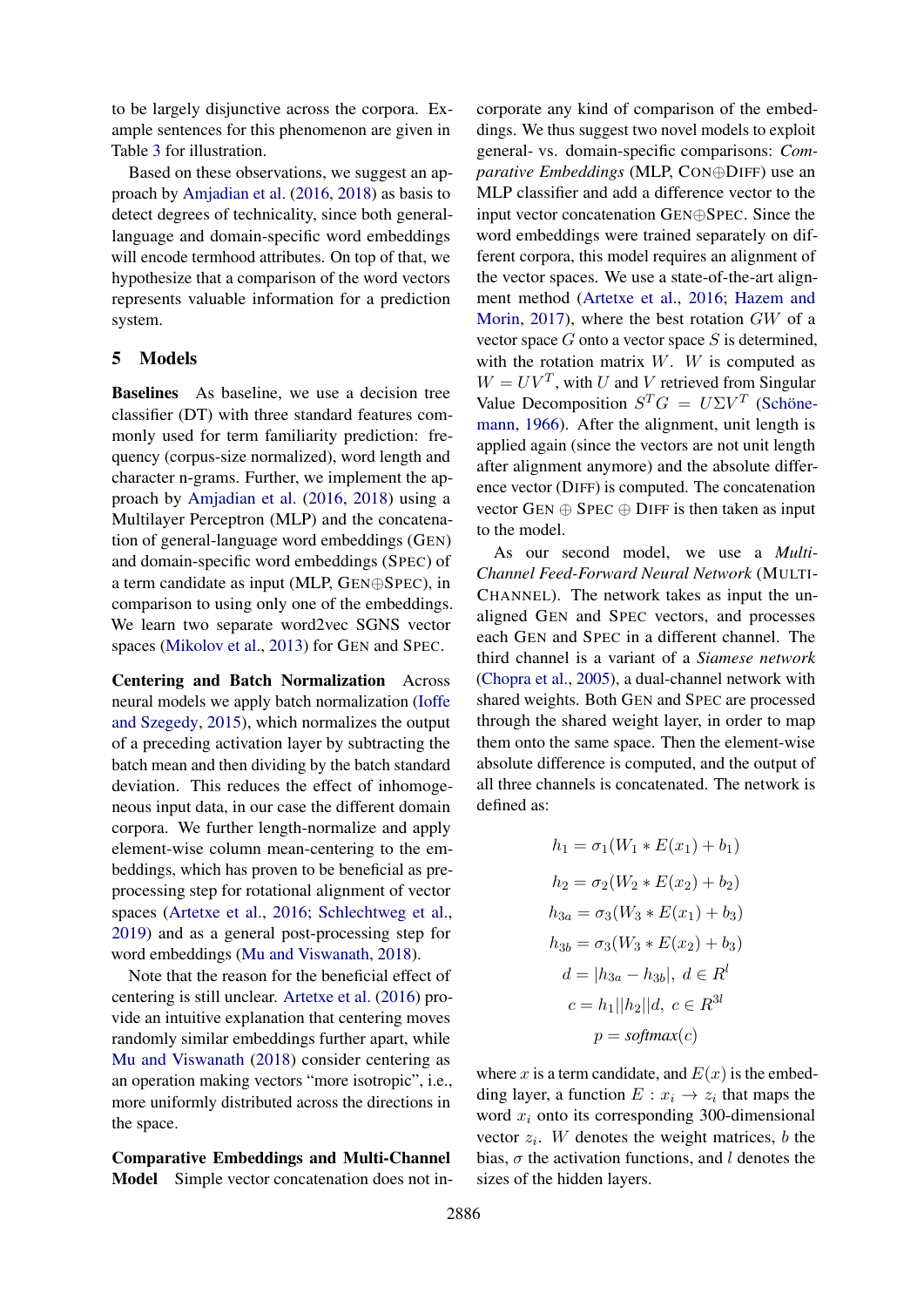<span id="page-4-0"></span>

| <b>General-language corpus</b>                                                                                                                      | Domain-specific corpus                                                                                                           |  |  |
|-----------------------------------------------------------------------------------------------------------------------------------------------------|----------------------------------------------------------------------------------------------------------------------------------|--|--|
| Ich denke, mit Zauberstab kann man leichter zau-<br>bern.                                                                                           | 1 Mixgerät, Handrührer mit Mixstab oder Zau-<br><b>berstab</b> mit Schüssel                                                      |  |  |
| Nicht vergessen soll er bitte seinen <b>Zauberstab</b><br>und es bleibt ihm freigestellt, ob er eine Eule, eine<br>Katze oder eine Kröte mitbringt. | Die Sauce abermals erhitzen, die Butter mit der<br>Stopfleber zugeben und die Sauce mit einem Zau-<br>berstab schaumig aufmixen. |  |  |
| Ich verließ die Bank und wanderte mit dem Blick<br>gebannt auf den Mond, taumelnd, wie hypnotisiert,<br>dem Licht entgegen.                         | Lichter ist die Bezeichnung für die Augen, die<br>Ohren werden auch Lauscher genannt.                                            |  |  |
| Mit Betten, Licht und einem Tisch.                                                                                                                  | Auch bei schwachem Licht können sie noch sehr<br>gut sehen.                                                                      |  |  |

Table 3: Example context sentences for the ambiguous terms *Zauberstab* (cooking, upper table) and *Licht* (hunting, lower table). The sentence with a lime green background contains the target term in its general-language sense.

Training We use SMOTE subsampling [\(Chawla](#page-5-21) [et al.,](#page-5-21) [2002\)](#page-5-21) and train our network to minimize the cross-entropy loss, using back-propagation with stochastic gradient descent. We perform a randomized search for hyperparameter optimization for each model, i.e. subsampling parameter combinations. We test with the following parameters: hidden layers, epochs and batch size with values between 16 and 64, learning rate between 0.001 and 0.3, momentum between 0.0 and 0.9, and *tanh* and *rectified linear unit (ReLU)* as activation functions. To initialize the weights of the embedding layer, we use word2vec SGNS trained with a window size of 2, negative sampling with  $k=1$  and subsampling with a threshold of  $t = 0.001$ . These parameter settings obtained the best results in our recent study on terminological meaning shifts [\(Schlechtweg et al.,](#page-6-7) [2019\)](#page-6-7). We do not train embedding layer parameters to maintain the original word meaning. Due to the relatively small size of the training data, we use 5-fold cross-validation for training.

#### 6 Results

We use Macro-Precision, Recall and F1-Score for evaluation, to put more weight on the correctness of the smaller classes *Base Term* and *Technical Term*. The experiment results are shown in Table [4.](#page-4-1)

The multi-layer perceptron (MLP) results outperform the decision-tree (DT) baseline with standard term familiarity prediction features. Using only a general-language vector GEN for classification performs better than using only a domainspecific vector SPEC, and the concatenation of both

<span id="page-4-1"></span>

| Method             | р    | R    | F1            |
|--------------------|------|------|---------------|
| DT, basic features | 0.56 | 0.58 | 0.57<br>$(-)$ |
| MLP, SPEC          | 0.65 | 0.79 | 0.69(0.62)    |
| MLP, GEN           | 0.68 | 0.82 | 0.73(0.72)    |
| MLP, GEN⊕SPEC      | 0.76 | 0.89 | 0.81(0.76)    |
| MLP, CON⊕DIFF      | 0.84 | 0.94 | 0.88(0.88)    |
| MULTI-CHANNEL      | 0.86 | 0.94 | 0.89(0.85)    |

Table 4: Macro-Precision (P), Recall (R) and F1-Score results. The main results apply centering and batch normalization; results without centering are in brackets.

(GEN⊕SPEC) performs better than each of them individually. This is most likely due to more training data and having both domain-specific and generallanguage parts in the general-language corpus.

The models integrating a notion of vector comparison perform best, with the multi-channel network achieving slightly better results than the MLP comparative embeddings. Centering improves all but one results; i.e., it has an overall beneficial effect for our task.

# 7 Conclusion

We semi-automatically created the first large-scale gold standard for technicality prediction across domains and proposed two novel neural network models to fine-tune automatic terminology extraction by distinguishing between degrees of technicality. The models integrate general- vs. domain-specific word embedding information in different ways. An adapted Siamese multi-channel network model performed best, and centering has an overall beneficial effect on pre-processing the vector spaces.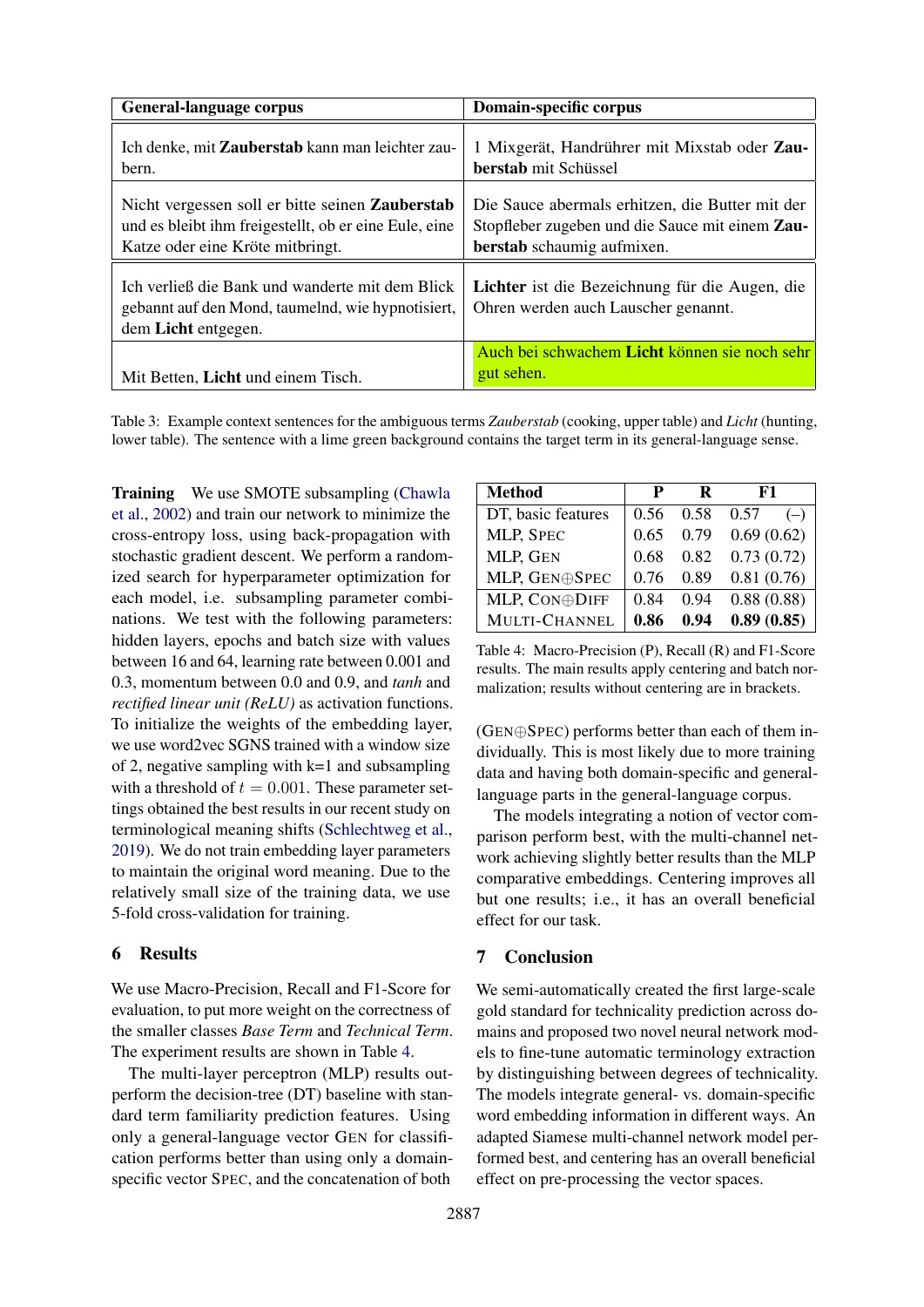#### References

- <span id="page-5-3"></span>Khurshid Ahmad, Andrea Davies, Heather Fulford, and Margaret Rogers. 1994. What is a term? The semiautomatic extraction of terms from text. *Translation Studies: An Interdiscipline. Selected papers from the Translation Studies Congress,Vienna, 1992*, 2:267– –278.
- <span id="page-5-9"></span>Ehsan Amjadian, Diana Inkpen, T Sima Paribakht, and Farahnaz Faez. 2016. Local-global vectors to improve unigram terminology extraction. In *Proceedings of the 5th International Workshop on Computational Terminology*, pages 2–11, Osaka, Japan.
- <span id="page-5-10"></span>Ehsan Amjadian, Diana Inkpen, T Sima Paribakht, and Farahnaz Faez. 2018. Distributed specificity for automatic terminology extraction. *Terminology. International Journal of Theoretical and Applied Issues in Specialized Communication*, 24(1):23–40.
- <span id="page-5-19"></span>Mikel Artetxe, Gorka Labaka, and Eneko Agirre. 2016. Learning principled bilingual mappings of word embeddings while preserving monolingual invariance. In *Proceedings of the 2016 Conference on Empirical Methods in Natural Language Processing*, pages 2289–2294, Austin, Texas.
- <span id="page-5-15"></span>Marco Baroni, Silvia Bernardini, Adriano Ferraresi, and Eros Zanchetta. 2009. The WaCky wide web: A collection of very large linguistically processed webcrawled corpora. *Language Resources and Evaluation*, 43(3):209–226.
- <span id="page-5-17"></span>Armin Blass and Wolf Friederich. 1974. *Englischer Wortschatz in Sachgruppen*. 2077. Hueber Verlag.
- <span id="page-5-6"></span>Francesca Bonin, Felice Dell'Orletta, Giulia Venturi, and Simonetta Montemagni. 2010. A contrastive approach to multi-word term extraction from domain corpora. In *Proceedings of the 7th International Conference on Language Resources and Evaluation*, pages 19––21, Valletta, Malta.
- <span id="page-5-2"></span>Dhouha Bouamor, Leonardo Campillos Llanos, Anne-Laure Ligozat, Sophie Rosset, and Pierre Zweigenbaum. 2016. Transfer-based learning-to-rank assessment of medical term technicality. In *Proceedings of the 10th International Conference on Language Resources and Evaluation*, Paris, France.
- <span id="page-5-21"></span>Nitesh Chawla, Kevin Bowyer, Lawrence O. Hall, and W. Philip Kegelmeyer. 2002. Smote: Synthetic minority over-sampling technique. *Journal of Artificial Intelligence Research (JAIR)*, 16:321–357.
- <span id="page-5-20"></span>Sumit Chopra, Raia Hadsell, and Yann Lecun. 2005. Learning a similarity metric discriminatively, with application to face verification. In *Proceedings of Computer Vision and Pattern Recognition Conference*, pages 539–546.
- <span id="page-5-1"></span>Louise Deléger and Pierre Zweigenbaum. 2009. Extracting lay paraphrases of specialized expressions from monolingual comparable medical corpora. In *Proceedings of the 2nd Workshop on Building and*

*Using Comparable Corpora: from Parallel to Nonparallel Corpora*, pages 2–10.

- <span id="page-5-16"></span>Karl-Heinz Dietsche, Konrad Reif, et al. 2019. *Kraftfahrtechnisches Taschenbuch*. Robert Bosch GmbH (Eds.), Springer Vieweg, Wiesbaden.
- <span id="page-5-4"></span>Patrick Drouin. 2003. Term extraction using nontechnical corpora as a point of leverage. *Terminology. International Journal of Theoretical and Applied Issues in Specialized Communication*, 9(1):99– 115.
- <span id="page-5-14"></span>Gertrud Faaß and Kerstin Eckart. 2013. SdeWaC – A corpus of parsable sentences from the web. In Iryna Gurevych, Chris Biemann, and Torsten Zesch, editors, *Language Processing and Knowledge in the Web*, volume 8105 of *Lecture Notes in Computer Science*, pages 61–68. Springer, Berlin Heidelberg.
- <span id="page-5-0"></span>Natalia Grabar, Thierry Hamon, and Dany Amiot. 2014. Automatic diagnosis of understanding of medical words. In *Proceedings of the 3rd Workshop on Predicting and Improving Text Readability for Target Reader Populations*, pages 11–20, Gothenburg, Sweden.
- <span id="page-5-13"></span>Althea Ying Ho Ha and Ken Hyland. 2017. What is technicality? A technicality analysis model for EAP vocabulary. *Journal of English for Academic Purposes*, 28:35–49.
- <span id="page-5-11"></span>Amir Hazem and Emmanuel Morin. 2017. Bilingual word embeddings for bilingual terminology extraction from specialized comparable corpora. In *Proceedings of the 8th International Joint Conference on Natural Language Processing*, pages 685–693, Taipei, Taiwan.
- <span id="page-5-18"></span>Sergey Ioffe and Christian Szegedy. 2015. Batch normalization: Accelerating deep network training by reducing internal covariate shift. In *Proceedings of the 32nd International Conference on Machine Learning*, pages 448–456, Lille, France.
- <span id="page-5-5"></span>Chunyu Kit and Xiaoyue Liu. 2008. Measuring monoword termhood by rank difference via corpus comparison. *Terminology. International Journal of Theoretical and Applied Issues in Specialized Communication*, 14(2):204–229.
- <span id="page-5-7"></span>Natalia A. Kochetkova. 2015. A method for extracting technical terms using the modified weirdness measure. *Automatic Documentation and Mathematical Linguistics*, 49(3):89–95.
- <span id="page-5-12"></span>Jingshu Liu, Emmanuel Morin, and Peña Saldarriaga. 2018. Towards a unified framework for bilingual terminology extraction of single-word and multi-word terms. In *Proceedings of the 27th International Conference on Computational Linguistics*, pages 2855– 2866, Santa Fe, New Mexico, USA.
- <span id="page-5-8"></span>Lucelene Lopes, Paulo Fernandes, and Renata Vieira. 2016. Estimating term domain relevance through term frequency, disjoint corpora frequency-tf-dcf. *Knowledge-Based Systems*, 97:237–249.